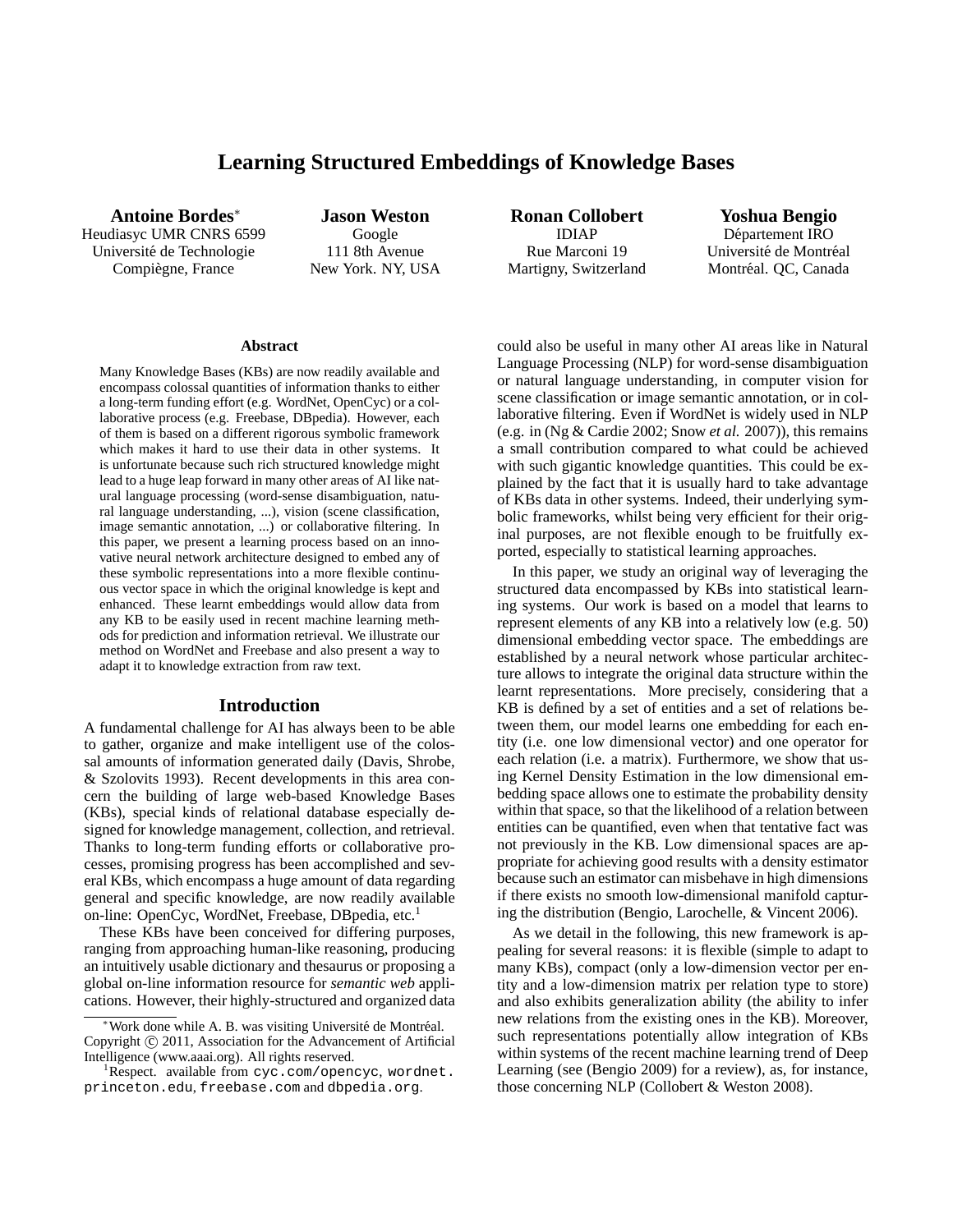Table 1: **Statistics** of datasets used in this paper.

| Dataset  | Rel. types | Entities | Train ex | Test ex |
|----------|------------|----------|----------|---------|
| WordNet  |            | 55,166   | 164,467  | 4.000   |
| Freebase |            | 81,061   | 356.517  | 4.000   |

This paper is organized as follows. We first define our framework and discuss some related work. Then we introduce our model as well as its training protocol and display an empirical illustration of its potential on data from Word-Net and Freebase. Finally, we present how this method can be extended to automatically extract knowledge from text.

### **Framework**

**Definitions** This work considers Knowledge Bases as graph models. This means that the data structure of KBs is not necessarily hierarchical, and is just defined by a set of nodes and a set of links. To each individual node of the graph corresponds an element of the database, which we term an *entity*, and each link defines a *relation* between entities. Relations are directed and there are typically several different kinds of relations. In the remainder of the paper, a relation is denoted by a triplet  $(e^l, r, e^r)$ , where  $e^l$  is the *left* entity,  $e^r$  the *right* one and  $r$  the *type* of relation between them.

Even if some KBs – like Freebase– are directly organized in a graph model, the majority are based on an ontology. We are aware that transforming such complex hierarchical structures into a somewhat flat graph structure may cause a loss of information and could forbid the use of any reasoning and deduction protocol that could be applied on the original ontology. However, our major goal is to propose a way to take advantage of the content of KBs to be exploited in other systems, and not to replace their original framework. Our work can actually be seen as complementary.

**Datasets** We chose to illustrate our work on two KBs: WordNet and Freebase. WordNet is directly formulated as a graph. In this case we considered all the entities that were connected with the relation types given in Table 2, although we did remove some entities for which we have too little information (see below). Freebase is also directly formalized as a graph. However, for simplicity of the experiments we did not consider the whole of the KB (several millions of entities). Instead, we restricted ourselves to entities of the Freebase type *deceased people*, and considered the subgraph defined by all relations involving at least one entity of this type. For each dataset, we only kept triplets regarding entities involved in at least 3 relations and relation types appearing at least 5,000 times. We also created 2 corresponding test sets by randomly picking 4,000 triplets and withholding them at training time. These triplets contain entities appearing in other relations of the training set.

The final statistics of both datasets are given in Table 1 and the corresponding relation types in Table 2. Examples of relations appearing in the Freebase set are ( *marylin monroe*, *profession*, *actress*), ( *pablo picasso*, *place of birth*, *malaga `* ) or ( *john f kennedy*, *religion*, *catholicism*), and in the WordNet set: ( *door 1*, *has part*, *lock 2*), ( *brain 1*, *type of*, *neural structure 1*)

Table 2: **Relation types** of KBs used in this paper.

| Freebase               | WordNet                              |
|------------------------|--------------------------------------|
| _place_lived           | _synset_domain_topic                 |
| _place_of_birth        | domain_region                        |
| _place_of_death        | domain_topic                         |
| <i>_profession</i>     | has_part                             |
| $_{\text{spouse}}$     | $part_of$                            |
| _parents               | $_type_of$                           |
| $\emph{-children}$     | $has_instance$                       |
| religion               | _subordinate_instance_of             |
| <i>ethnicity</i>       | $\textit{.}$ similar $\textit{.}$ to |
| _gender                | member_holonym                       |
| cause_of_death_        | member_meronym                       |
| nationality            |                                      |
| education_institution_ |                                      |

or ( *auto 1*, *has instance*, *s u v 1*). As WordNet is composed of words with different meanings, here we term its entities as the concatenation of the word and an number indicating which sense it refers to i.e. *auto 1* is the entity encoding the first meaning of the word "auto".

#### **Related Work**

Sutskever, Salakhutdinov, & Tenenbaum proposed the closest existing work that we know of. They propose to train a factorized representation of relations in a nonparametric Bayesian clustering framework. Their method is forced to have multiple embeddings per entity which our experiments indicate might be bad for generalization. Indeed in this paper is written: "The disadvantage of using two vectors for each object is that the model cannot as easily capture the position-independent properties of the object, especially in the sparse regime.". *Linear Relational Embeddings* (Paccanaro & Hinton 2001) are also close to this work but with a different loss function and architecture and have only been applied to small arithmetic and "family relation" tasks.

Several works have been targeting to use KBs to improve performance. For example, the approach of Singh & Gordon aims at jointly modeling a relational database and an item-users rating matrix to improve collaborative filtering. In (Bückner *et al.* 2002), knowledge is encoded via semantic networks to improve signal processing. Most work of this kind regards natural language processing (NLP), either to improve word-sense disambiguation (McRoy 1992) coreference resolution (Ng & Cardie 2002) (using WordNet) or grammar induction (Naseem *et al.* 2010) (using a small base of linguistic knowledge). The present paper proposes a new tool to ease the use of KB data in other methods.

The embedding idea has been used in NLP via the framework of language models (Bengio *et al.* 2003; Bengio 2008) where an embedding per word is learnt. Collobert & Weston showed that such evolved representations help to improve performance on standard NLP tasks. A similar idea has been successfully applied by Weston, Bengio, & Usunier for matching queries and images, both mapped to a common semantic space, also leading to meaningful data representations and state-of-the-art results. Recently, Bordes *et al.*. adapted this model to a (very) small custom KB for language understanding. All these works demonstrate that encoding data in distributed embeddings induce gains in performance.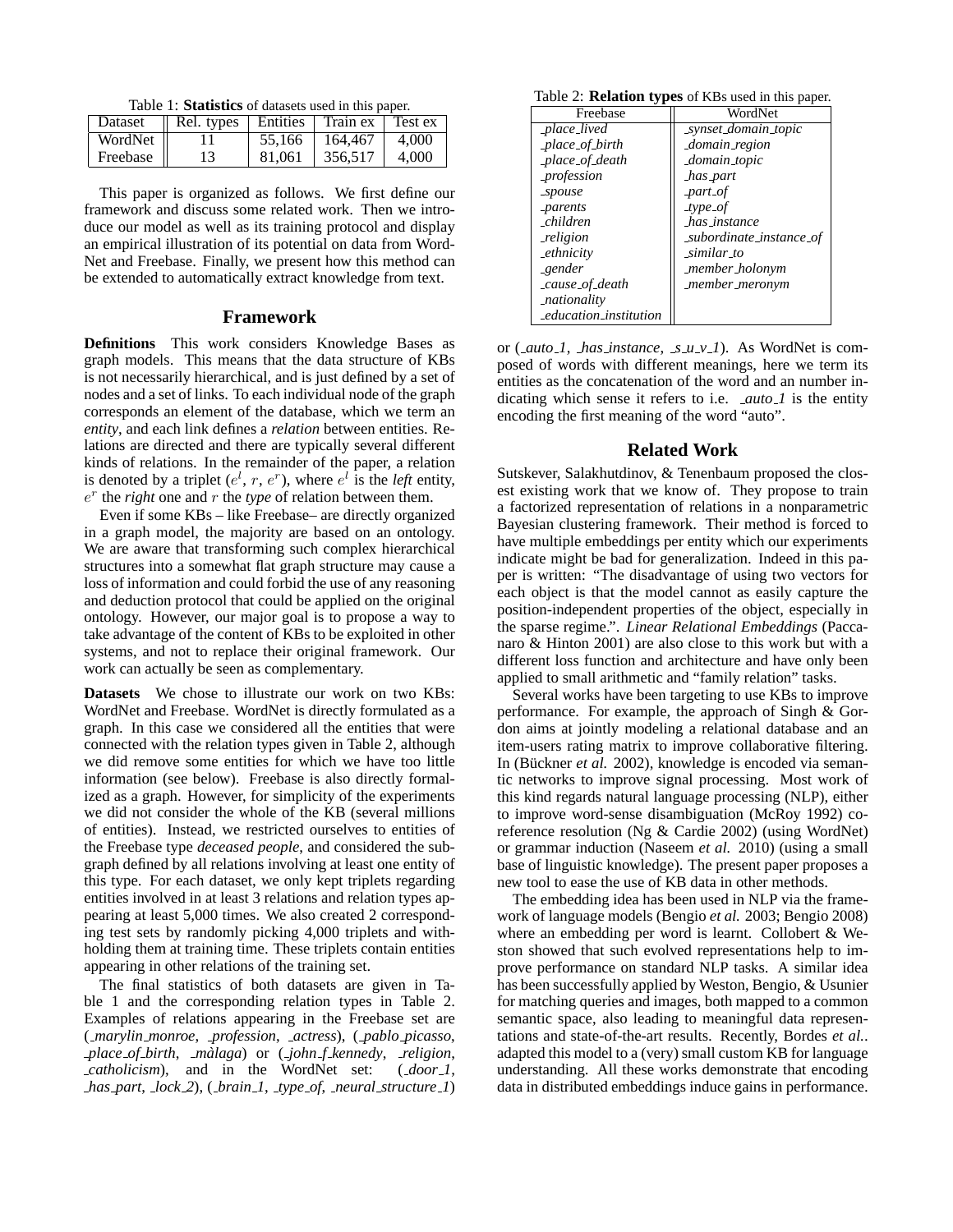# **Embedding Knowledge Bases**

## **Structured Embeddings**

The main idea behind our structural embedding of KBs is the following.

- $\bullet$  Entities can be modeled in a *d*-dimensional vector space, termed the "embedding space". The  $i^{th}$  entity is assigned a vector  $E_i \in \mathbb{R}^d$ .
- Within that embedding space, for any given relation type, there is a specific similarity measure that captures that relation between entities. For example, the *part of* relation would use one measure of similarity, whereas *similar to* would use another. Note that these similarities are not generally symmetric, as e.g. *part of* is not a symmetric relation. We model this by assigning for the  $k^{th}$  given relation a pair  $R_k = (R_k^{lhs}, R_k^{rhs})$ , where  $R_j^{lhs}$  and  $R_j^{rhs}$  are both  $d \times d$  matrices. The similarity function for a given entity is thus defined as:

$$
S_k(E_i, E_j) = ||R_k^{lls} E_i - R_k^{rhs} E_j||_p
$$

using the *p*-norm. In this work we chose  $p = 1$  due to the simplicity of the gradient learning in that case. That is, we transform the entity embedding vectors  $E_i$  and  $E_j$  by the corresponding left and right hand relation matrices for the relation  $R_k$  and then similarity is measured according to the 1-norm distance in the transformed embedding space.

**Neural network architecture** The above description can in fact be modeled as a kind of neural network, in particular it can be seen as a generalization of a siamese network (Bromley *et al.* 1993; Hadsell, Chopra, & LeCun 2006) which conventionally takes a pair of inputs and tries to learn a similarity measure. In our case, however, we are learning several similarity measures (one per relation type), and the similarity measures are potentially non-symmetric, which is not normally the case in siamese nets.

Let us now more formally define our problem. We are given a training set  $x$  of  $m$  triplets:

$$
x_1 = (e_1^l, r_1, e_1^r), \ldots, x_m = (e_m^l, r_m, e_m^r),
$$

where  $(e_i^l, r_i, e_i^r) \in \mathcal{X} = \{1, ..., D_e\} \times \{1, ..., D_r\} \times$  $\{1, \ldots, D_e\}$  and  $D_e$  is the number of possible entities in the database and  $D<sub>r</sub>$  is the number of possible relations in the database. That is, the triplets index the dictionary of entities and relation types.

To find a *useful* embedding we must define a training objective that learns relationships. Our training objective is thus defined as follows: if one of the the left- or right-hand side entities of a given triplet were missing, then we would like our model to be able to predict the correct entity. For example, this would allow us to answer questions like "what is part of a car?" or "where was Audrey Hepburn born?". That is, we wish to learn a real-valued function  $f(e_i^l, r_i, e_i^r)$ (which we will also equivalently write as  $f(x_i)$ ) such that for any training triplet  $x_i$ :

$$
f(e_i^l, r_i, e_i^r) < f(e_j^l, r_i, e_i^r), \ \ \forall j : (e_j^l, r_i, e_i^r) \notin x \tag{1}
$$

and

$$
f(e_i^l, r_i, e_i^r) < f(e_i^l, r_i, e_j^r), \ \ \forall j : (e_i^l, r_i, e_j^r) \notin x. \tag{2}
$$

The function  $f$  is trained to rank the training samples below all other triplets in terms of 1-norm distance. It is parametrized by the following neural network:

$$
f(e_i^l, r_i, e_i^r) = ||R_{r_i}^{lhs} Ev(e_i^l) - R_{r_i}^{rhs} Ev(e_i^r)||_1.
$$
 (3)

 $R^{lhs}$  and  $R^{rhs}$  are both  $d \times d \times D_r$  tensors, where e.g.  $R_i^{lhs}$ means to select the  $i^{th}$  component along the third dimension of  $R^{lhs}$ , resulting in a  $d \times d$  matrix. E is a  $d \times D_e$ matrix containing the embeddings of the  $D_e$  entities and the function  $v(n) : \{1, \ldots, D_e\} \to \mathbb{R}^{D_e}$  maps the entity dictionary index  $n$  into a sparse vector of dimension  $D_e$  consisting of all zeros and a one in the  $n<sup>th</sup>$  dimension. Hence, Equation (3) means: (1) select the  $(e_i^l)^{th}$  and  $(e_i^r)^{th}$  columns of E, (2) transform them by the  $d \times d$  left- and right-hand side matrices of relation  $r_i$ , and (3) measure the 1-norm distance between these relation-transformed entity embeddings.

Note that the matrix  $E$  which contains the representations of the entities is learnt via a *multi-tasking* process because a single embedding matrix is used for all relations. The embedding of an entity contains factorized information coming from all the relations in which the entity is involved. So, for each entity, the model is forced to learn how it interacts with other entities with respect to all the types of relation.

This also causes our distributed representation to be rather cheap in memory and to have the ability of potentially scaling to large KBs. Indeed, dimensions of E are  $d \times D_e$  and  $R^{I_{hs}}$  and  $R^{rhs}$  are of dimension  $d \times d \times D_r$  where d is usually small, e.g. 50 dimensional.

# **Training**

To train the parameters  $R^{lhs}$ ,  $R^{rhs}$  and E of our model we use stochastic gradient descent (SGD) (Robbins & Monro 1951) to optimize the constraints (1) and (2). That is, we iterate the following procedure:

- 1. Select a positive training triplet  $x_i$  at random.
- 2. Select at random either constraint type (1) or (2). If we chose the first constraint we select an entity  $e^{neg} \in$  $\{1, \ldots, D_e\}$  at random and construct a negative training triplet  $x^{neg} = (e^{neg}, r_i, e_i^r)$  otherwise we construct  $x^{neg} = (e_i^l, r_i, e^{neg})$  instead.
- 3. If  $f(x_i) > f(x^{neg}) 1$  then make a gradient step to minimize  $\max(0, 1 - f(x^{neg}) + f(x_i)).$
- 4. Enforce the constraints that each column  $||E_i|| = 1$ ,  $\forall i$ .

The above procedure is iterated for a given fixed number of iterations. The constant 1 used in step (3) is the margin as is commonly used in many margin-based models such as SVMs (Boser, Guyon, & Vapnik 1992). The gradient step requires a learning rate of  $λ$ . The normalization in step (4) helps remove scaling freedoms from our model (where, for example, E can be made smaller while  $R^{lhs}$  and  $R^{rhs}$  can be made larger and still give the same output).

#### **Probability Landscape Estimation**

The approach described above allows one to learn a distributed representation for any kind of KB data. However it has the weakness that it somewhat dilutes some crucial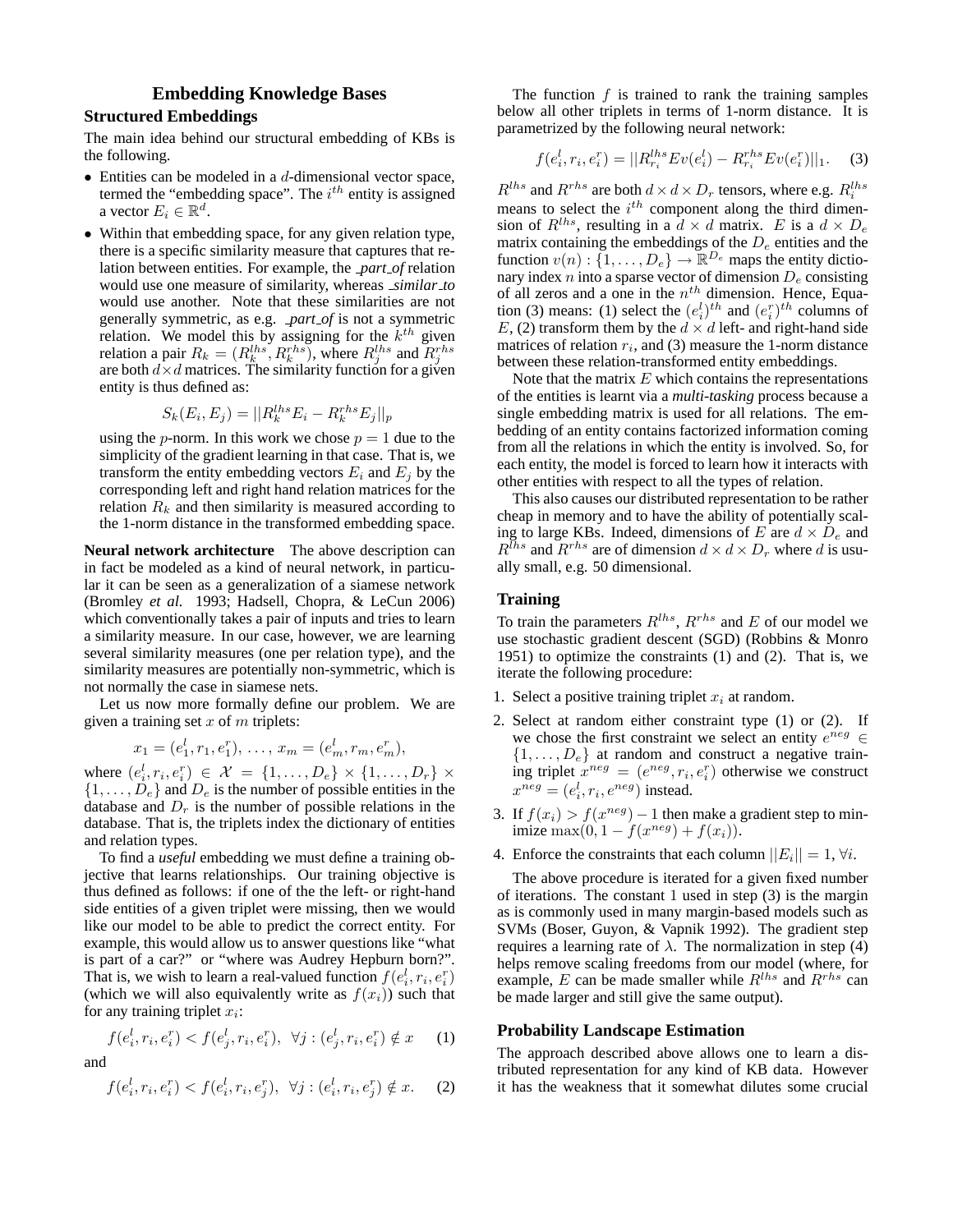|                |             | WordNet      |             | Freebase   |
|----------------|-------------|--------------|-------------|------------|
|                |             | rank $e^{t}$ | rank $e^r$  | rank $e^r$ |
| <b>COUNTS</b>  | Train       | 662.7        | 804.1       | 541.8      |
|                | <b>Test</b> | 6202.3       | 5894.2      | 804.9      |
| EMB            | Train       | 16.2         | 23.3        |            |
|                | <b>Test</b> | 3414.7       | 3380.8      |            |
| $EMB_{MT}$     | Train       | 13.6         | 20.9        | 2.9        |
|                | <b>Test</b> | 97.3         | 223.0       | 317.2      |
| $EMB_{MT}+KDE$ | Train       | 11.8         | <b>19.9</b> | 1.6        |
|                | <b>Test</b> | 87.8         | 192.5       | 314.5      |

Table 3: **Ranking**. Predicted ranks on WordNet (55,166 candidates) and Freebase (81,061 candidates).

information which is given by the training triplets from the KB. Indeed, a key property of the symbolic framework of the original KBs is that one is certain that all existing relations are true facts. When we transfer this data in our embedding space we lose that guarantee because any triple, whether it exists in the original KB or not, is associated a distance value  $f$  given by Equation (3). Even if the training process is expected to decrease the  $f$  value on training points, we would like to emphasize their degree of certainty. Hence, after training the structured embeddings, we propose to estimate the probability density at any point of the defined embedding space using Kernel Density Estimation (KDE). Because KDE bases its estimation on the training points, this guarantees that they get a high probability density, which is exactly what we are looking for.

Our kernel density estimation uses the following Gaussian kernel which is defined for any pair of triplets  $(x_i, x_j)$  and is based on the learnt embeddings:

$$
K(x_i, x_j) = \frac{1}{2\pi\sigma} \exp\left(\frac{-1}{2\sigma^2} \left( \frac{\|R_{r_i}^{hls} E v(e_i^l) - R_{r_j}^{hls} E v(e_j^l) \|^2_2}{+\|R_{r_i}^{hls} E v(e_i^r) - R_{r_j}^{hls} E v(e_j^r)\|^2_2} \right) \right)
$$

The kernel density estimator  $f_{kde}$  is then defined as

$$
f_{kde}(x_i) = \frac{1}{|S(x_i)|} \sum_{x_j \in S(x_i)} K(x_i, x_j)
$$
 (4)

with  $S(x_i) = \{(e^i_j, r_j, e^r_j) \in x : r_j = r_i \wedge (e^i_j = e^i_i \vee e^r_j = 0\})$  $(e_i^r)$ . Performing the density estimation using all the training triplets would be very costly (especially on KBs with hundreds of thousand or millions of entities); for that reason, for a given x', we compute  $f_{kde}(x')$  only using those training triplets that share the same relation type and a similar entity (left or right).

Because the function  $f_{kde}$  can estimate the density for any triplet, it can also be used to perform predictions. Hence, the following formula can predict  $e^r$  corresponding to  $(r,e^l)$ :

$$
\hat{e}^r = \operatorname{argmax}_{e \in D_e} f_{kde}((e^l, r, e)) \tag{5}
$$

Predictions of  $e^l$  given  $(r,e^r)$  or r given  $(e^l,e^r)$  can be carried out in a similar manner. In other words, Equation (5) can answer the questions "what is part of a car?" (using WordNet data and  $r = \text{has}$  *part* and  $e^l = \text{auto}\_l$  and "where was Audrey Hepburn born?" (using Freebase data and r  $=$  *place of birth* and  $e^{l}$  = *audrey hepburn*). Note that the

Table 4: **Top 10**. Rate of predictions ranked in the top 10 elements on WordNet (55,166 cand.) and Freebase (81,061 cand.).

|                |             | WordNet      |            | Freebase   |  |
|----------------|-------------|--------------|------------|------------|--|
|                |             | rank $e^{t}$ | rank $e^r$ | rank $e^r$ |  |
| <b>COUNTS</b>  | Train       | 5.0%         | 5.0%       | 0.4%       |  |
|                | <b>Test</b> | 0.3%         | 1.3%       | 1.7%       |  |
| EMB            | Train       | 76.4%        | 75.7%      |            |  |
|                | <b>Test</b> | 4.0%         | 4.1%       |            |  |
| $EMB_{MT}$     | Train       | 83.9%        | 82.0%      | 95.8%      |  |
|                | <b>Test</b> | 71.7%        | 76.7%      | 14.0%      |  |
| $EMB_{MT}+KDE$ | Train       | 88.1%        | 85.8%      | $99.2\%$   |  |
|                | <b>Test</b> | 64.2%        | 68.3%      | 17.0%      |  |

same mechanism can be used to find multiple answers to the question, each associated with a score, and these scores can be converted into probabilities (by normalizing the scores by the sum of the scores over all possible symbolic answers). Predictions could also be done using Equation (3), but using  $f_{kde}$  instead of f, we hope that answers regarding facts asserted in the training set will be more certainly correct. For relations that are not in the training set, but our system believes may be correct, with  $f_{kde}$  we will obtain a degree of confidence in that assertion.

#### **Empirical Evaluation**

We now illustrate the properties of the structured embeddings via their application on WordNet and Freebase.

## **Ranking**

We first assess the quality of our representations using the following ranking task: for all training and testing triplets  $(e^l, r, e^r)$ , (1) we remove  $e^l$ , (2) we compute densities  $f_{kde}((e, r, e^r))$  for all  $e \in D_e$ , (3) we sort values by decreasing order, and (4) we record the rank of the correct entity  $e^l$ . An identical process is repeated for predicting  $e^r$ . This setting somewhat corresponds to question answering.

We compare our method, denoted  $\text{EMB}_{MT} + \text{KDE}$ , with 3 counterparts which rank triplets with different procedures:

- EMB<sub>MT</sub> uses the same embeddings as  $EMB<sub>MT</sub> + KDE$ but performs ranking with the 1-norm of Equation (3) (and sorts in decreasing order).
- EMB also ranks with Equation (3) but its embeddings have been learnt without multi-tasking i.e. there is a different matrix  $E$  for each type of relation. This is much more costly in memory and did not scale on Freebase.
- COUNTS does not perform any learning but only counts the number of times pairs  $(e^l, r)$  and  $(r, e^r) \forall e^l, r$  and  $e^r$  appear in the training set. Triplets are then ranked according to the score composed by the sum of their 2 corresponding pairs.

Although we did not compare to a direct factorization method like (Sutskever, Salakhutdinov, & Tenenbaum 2009) our results comparing EMB to  $\text{EMB}_{MT}$  suggest having a single embedding per entity performs better than having separate embeddings for left and right entities.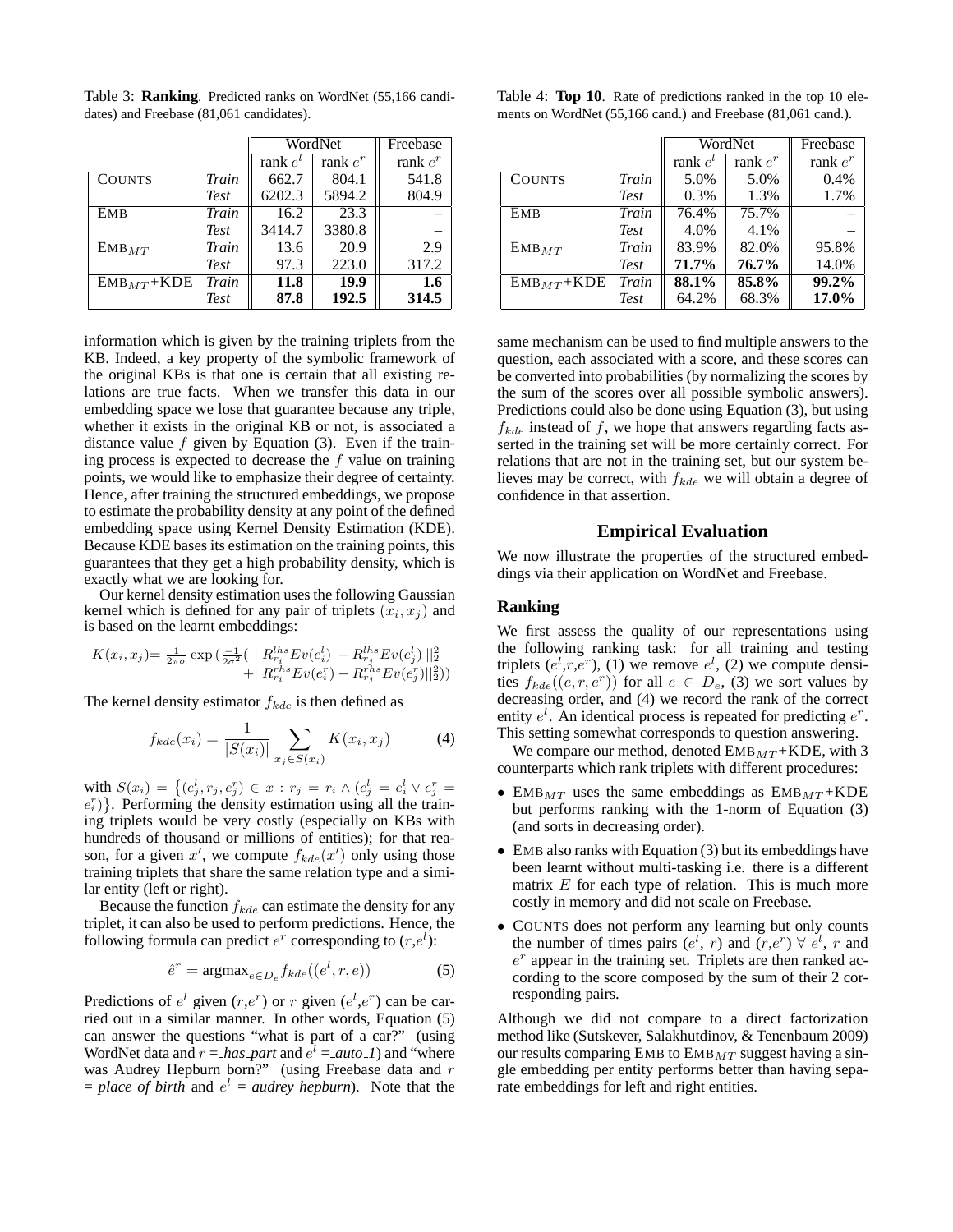Table 5: **Generalization**. Lists of  $e^r$  (top) and  $e^l$  (bottom) predicted using  $EMB<sub>MT</sub> + KDE$  after training on WordNet. We removed from the lists all elements from the training set (usually top-ranked): the predictions below are generalized by the system. Lists are displayed by decreasing triplet probability density order.

| $e^l$            | _everest_1                                | $-brain_1$                    |
|------------------|-------------------------------------------|-------------------------------|
| $\boldsymbol{r}$ | _part_of                                  | has_part                      |
| $e^{r}$          | north vietnam 1                           | subthalamic nucleus 1         |
|                  | $\_hindu\_kush\_l$                        | _cladode_1                    |
|                  | karakoram 1                               | subthalamus 1                 |
|                  | federal_2                                 | _fluid_ounce_1                |
|                  | burma 1                                   | _sympathetic_nervous_system_1 |
| $e^{l}$          | $-$ judgement $-$ 3                       | _thing_13                     |
|                  | _delayed_action_1                         | $_transfer_5$                 |
|                  | $experience_5$                            | $\_situation_$                |
|                  | $bawl_out_l$                              | _illness_1                    |
|                  | $_{carry. over.}$                         | $_{cognition\_l}$             |
| $\boldsymbol{r}$ | _type_of                                  | has_instance                  |
| $e^{r}$          | $\overline{\text{deciding}}$ <sub>1</sub> | language_1                    |

Tables 3 and 4 present the results on WordNet and Freebase (data statistics are given in Table 1) but use different metrics: Table 3 gives the mean rank over all examples while Table 4 provides the proportion of correct answers within the top 10 of the list. For training error, we only ranked on 4,000 random training triplets to save time. We do not report the ranking results concerning the prediction of  $e^l$  on Freebase because they are not meaningful. Indeed, they end up trying to answer questions like "who is of gender male?" or "who is American?" for which they are many correct answers. All methods based on embeddings share the same hyperparameters:  $d = 50<sup>2</sup> \lambda = 0.01$  and have been trained for  $1.5 \times 10<sup>9</sup>$ updates (which takes  $\approx$  3 days). For KDE,  $\sigma^2 = 0.5$ .

Results of Tables 3 and 4 show that  $EMB_{MT}$  and  $EMB_{MT}$ +KDE perform best. As expected KDE helps on training examples. The rank is almost perfect on Freebase and the values are misleading on WordNet. Indeed, the correct answer is not ranked on top all the time because some other training triplets happen to be as correct as the considered test example (i.e. an "auto" does not have a single part): if training examples are removed from the lists, the ranks on WordNet become 1.1 for  $e^l$  and 1.3 for  $e^r$ . Hence, KDE achieves its goal since  $EMB_{MT}+KDE$  replicates (almost) perfectly the training KB. However, it hurts a bit generalization for the top-10 on WordNet, because there is slightly too much emphasis on training data. Indeed we chose a small Gaussian width to ensure to encode it well but this is slightly detrimental for generalization.

## **Generalization**

Tables 3 and 4 show that COUNTS can record some information about train examples but can not generalize. To some extent, EMB exhibits the same behavior since it can almost replicate the train, but is bad on test triplets. Since both  $EMB_{MT}$  and  $EMB_{MT}$ +KDE perform much better on test

examples, we deduce that generalization can only be possible via multi-tasking. This allows to encode information coming from different relations in the embeddings of entities, which can then be exploited by relation operators. This is a kind of analogy process which seems to be more efficient on WordNet than on Freebase because the same entities appear in more different types of relations.

Table 5 illustrates this a bit more by displaying top ranked entities for 4 WordNet relations. Since we removed any training examples from these lists, these are analogies performed by the system. The chosen entities are not always exactly correct but do make sense most of the time.

# **Entity Embeddings**

The matrix  $E$  is a crucial part of the structured representation because it factorizes information from all relations in which the entity appears. Table 6 shows some nearest neighboring entities within the embedding space defined by  $EMB<sub>MT</sub> + KDE$  for WordNet and Freebase. Distances are measured directly on the embeddings using the 1-norm.

Entities which are close in that space, exhibit some similarities but, interestingly, these are quite complex. For instance, if *lawn tennis 1* is close to other sports, the list of *artist 1* is rather heterogeneous with a kind of artist ( *singer 1*), professions interacting with artists ( *critic 1*, *prospector 1*), a role ( *part 7*) and the condition of being an artist. This also happens with *audrey hepburn* who is associated with other persons sharing different facts with her (place of birth, profession,...). This table also illustrates that our method can learn a good representation for proper nouns, something which is usually quite hard for language models such as the one used in (Collobert & Weston 2008).

The two columns *field 1* and *field 2* finally exhibit two representations for homonyms, something which could be interesting for an application to word-sense disambiguation.

# **Knowledge Extraction from Raw Text**

This section presents how this work can be adapted for knowledge extraction from raw text. Exciting progress has been made recently in this area (Snow *et al.* 2007; Carlson *et al.* 2010). These methods are able to define entities and relations between them from plain text. We believe that our structured embeddings could be of some interest for this task because, as for conventional KBs, they would provide distributed representations and probability density estimation. Furthermore, our training process scales well and, since it is based on SGD, is online. It could thus be conducted together with an incremental process such as the NELL project (Carlson *et al.* 2010).

To illustrate that ability, we conducted our own (relatively simple) knowledge extraction with the following protocol. First, using the software SENNA<sup>3</sup>, we performed Semantic Role Labeling, (i.e. for each proposition, label each semantic arguments associated with a verb with its grammatical role) on 40,000 Wikipedia articles and gathered all annotated sentences. Second, we simplified this data by keeping only phrases labeled with semantic roles following the

<sup>&</sup>lt;sup>2</sup>Performance is sensitive to  $d$ . Even if we did not perform an exhaustive search, we also tried  $d = 100$  which works as well as  $d = 50$  (but is more costly) and  $d = 20$  which is slightly worse.

 $^3$ Freely available from ml .nec-labs.com/senna/.